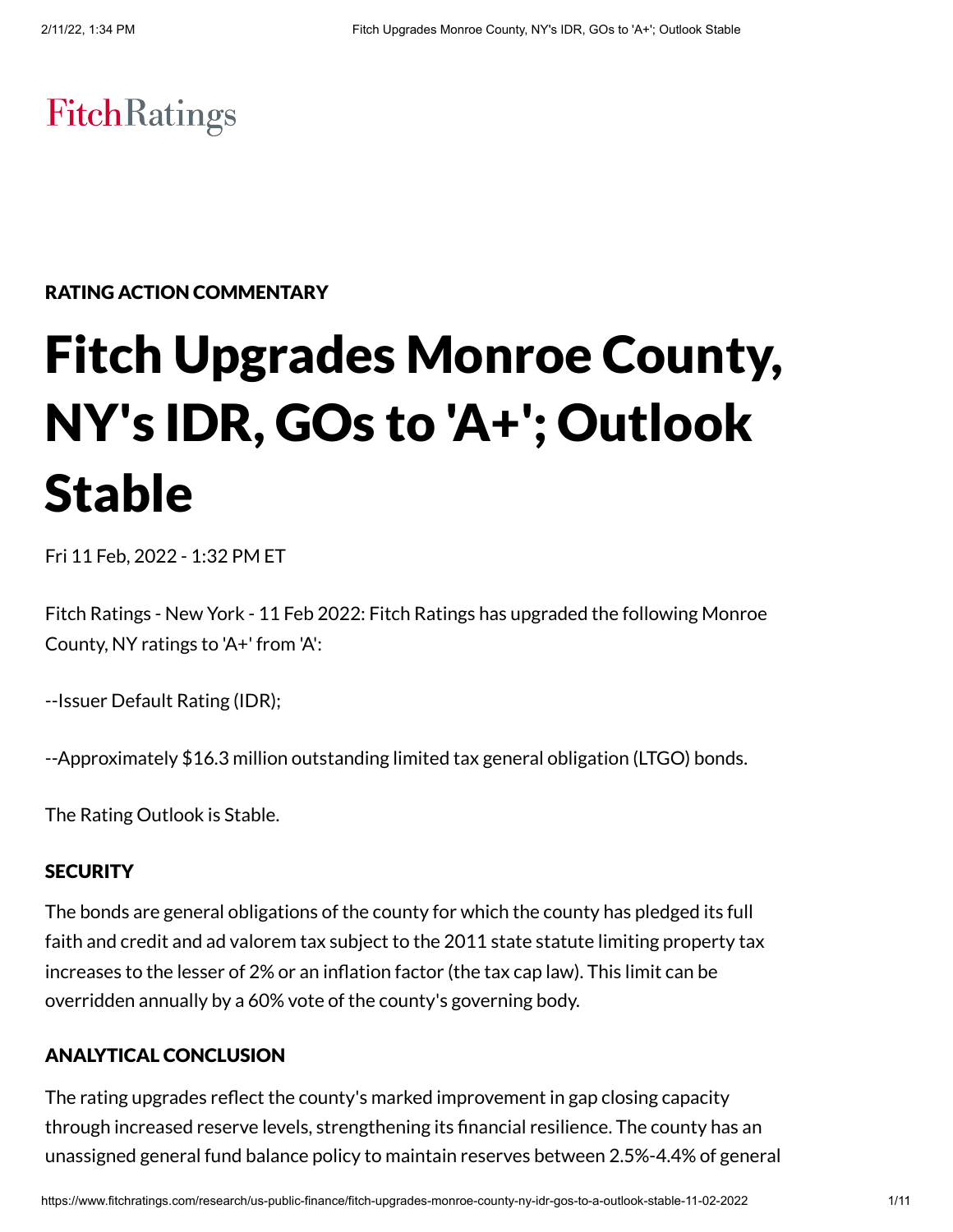fund spending, and continues to make strides to exceed the upper end of the threshold through proactive budget management practices.

The ratings are also driven by the county's low long-term liability burden and strong budgetary flexibility, and a relatively weak cash position. The county has significant legal ability to increase revenues and satisfactory ability to cut spending.

## Economic Resource Base

The county is home to Rochester, and located on the southern shore of Lake Ontario in western New York. The county's 2020 U.S. census population of 759,443 has grown by 2% since fiscal 2010. Wealth levels are well below state averages and roughly in line with U.S. averages.

## KEY RATING DRIVERS

#### **Revenue Framework: 'aa'**

Fitch believes that natural revenue growth prospects will continue to keep pace with inflationary growth, given the improved growth in taxable assessed value (TAV). The county has significant legal ability to increase revenues given its authority by supermajority council vote to exceed the New York State tax cap.

#### **Expenditure Framework: 'aa'**

Expenditure growth will likely remain in line with revenue growth prospects. The county's expenditure flexibility is solid and carrying costs for debt service, pension and other postemployment benefits (OPEB) are low.

## **Long-Term Liability Burden: 'aaa'**

The long-term liability burden is low relative to the county's economic resource base with modest future borrowing plans.

## **Operating Performance: 'a'**

The county's financial resilience has improved notably in recent years, enabling it to manage well through the recent economic downturn and current recovery period. Management has a consistent record of actively managing its expenses in support of efforts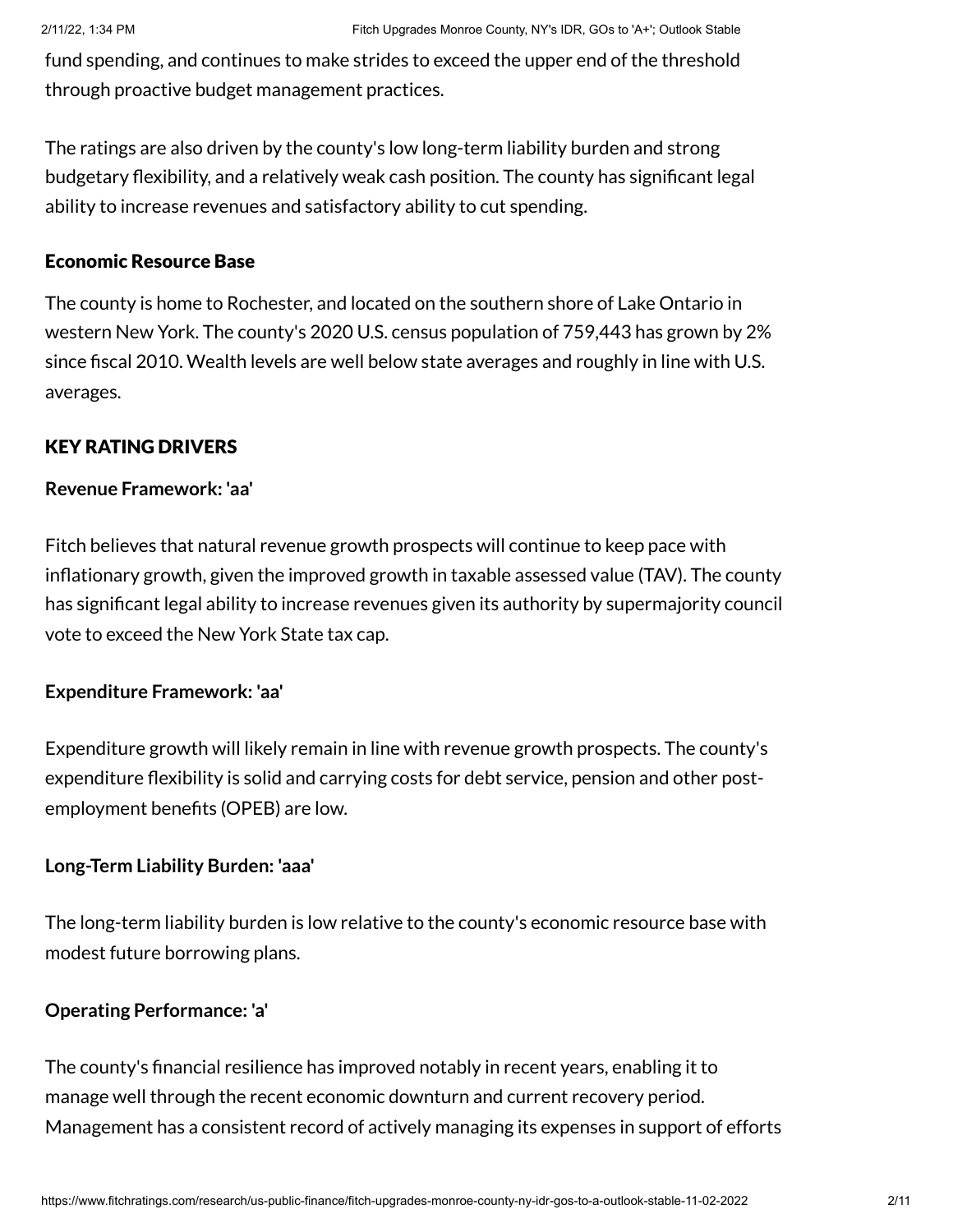to lower property tax rates. Fitch expects the county to maintain adequate gap closing capacity through economic cycles.

## RATING SENSITIVITIES

Factors that could, individually or collectively, lead to positive rating action/upgrade:

--Sustained increases in general fund reserve levels that improve the county's gap closing capacity and strengthens its financial resilience;

--Sustained growth in the economy that leads to increased revenue growth prospects.

Factors that could, individually or collectively, lead to negative rating action/downgrade:

--A sustained weakening in the local economy that result in revenue growth below inflation;

--An inability to maintain general fund balances approximating current levels, weakening financial resilience.

## BEST/WORST CASE RATING SCENARIO

International scale credit ratings of Sovereigns, Public Finance and Infrastructure issuers have a best-case rating upgrade scenario (defined as the 99th percentile of rating transitions, measured in a positive direction) of three notches over a three-year rating horizon; and a worst-case rating downgrade scenario (defined as the 99th percentile of rating transitions, measured in a negative direction) of three notches over three years. The complete span of best- and worst-case scenario credit ratings for all rating categories ranges from 'AAA' to 'D'. Best- and worst-case scenario credit ratings are based on historical performance. For more information about the methodology used to determine sectorspecific best- and worst-case scenario credit ratings, visit [https://www.fitchratings.com/site/re/10111579.](https://www.fitchratings.com/site/re/10111579)

## CREDIT PROFILE

The county's economy has diversified from its manufacturing roots, and is home to a robust healthcare and higher education presence. The University of Rochester is the county's leading employer with approximately 31,637 employees, followed by Rochester Regional Health System at 17,594 and Wegmans Food Market at 13,434.

Fitch expects the county to benefit from ongoing development including Gallina Development Corp.'s purchase of the former Xerox 30-story office tower, which will be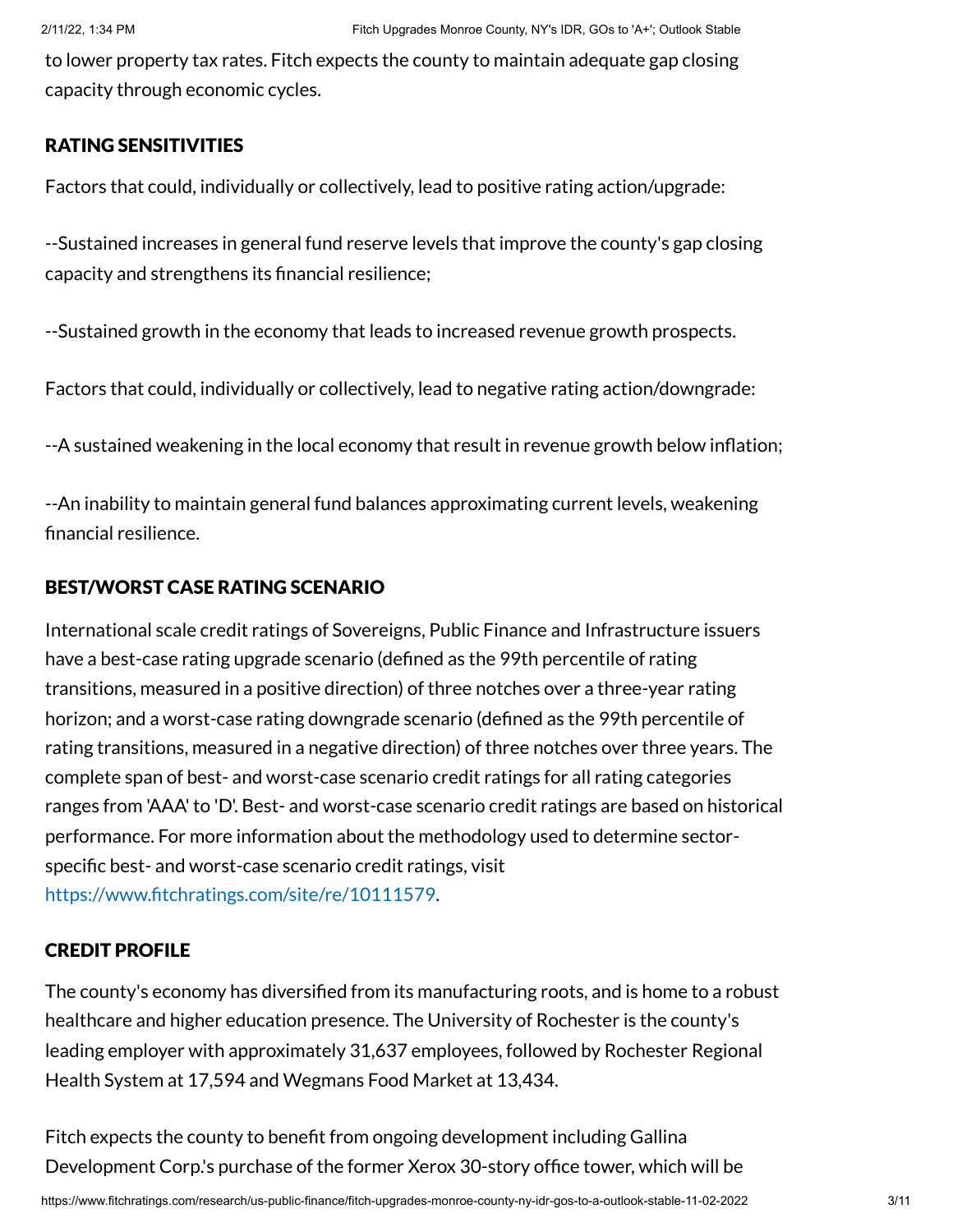used to develop a combined office, residential and educational space to support the creation of an innovation center in the downtown area. Other notable developments include the South Park Development, LLC (an e-commerce distribution facility), and HYZON Motors, Inc., a hydrogen fuel cell technology company, both of which are expected generate additional jobs in the area. Recent unemployment statistics are trending below New York state's rates and are in line with U.S. rates.

## Revenue Framework

General fund revenues are primarily composed of property taxes and intergovernmental revenues, accounting for almost 30% and 29% in fiscal 2020, respectively. The county's receipt of intergovernmental revenues has historically been determined by caseload trends for social services managed by the county as well as state and federal service mandates. Total countywide sales tax collections make up approximately 37% of fiscal 2020 general fund revenues. Almost 70% of sales tax collections, however, are shared with other local governments including the City of Rochester.

Fitch expects general fund revenues will continue to grow at a rate that approximates inflation based on the county's history of moderate growth with minimal volatility. Locally generated revenue collections are expected to remain stable based on improved economic conditions, including TAV growth. General fund revenue growth was just below the rate of inflation based on a 10-year CAGR through fiscal 2020.

The county retains substantial legal ability to raise revenues, despite a New York State law limiting annual property tax revenue increases to the lesser of CPI or 2%. The limit may be overridden if at least 60% of the total voting power of the local governing body approve proposed increase. The county held the tax rate at 8.99 mills from 2008 through 2018 and has lowered it in recent years due to the recent growth in TAV.

The county also has the ability to significantly increase revenues by billing for services to localities, referred to as chargebacks. The county has control over how much hotel tax revenue is allocated and distributed to local governments.

## Expenditure Framework

The majority of the county's general fund expenditures are for health and welfare (39% of fiscal 2020 spending) and general government (36%); followed by public safety services (20%). State mandated costs for social services and economic assistance make up a significant amount of the county budget.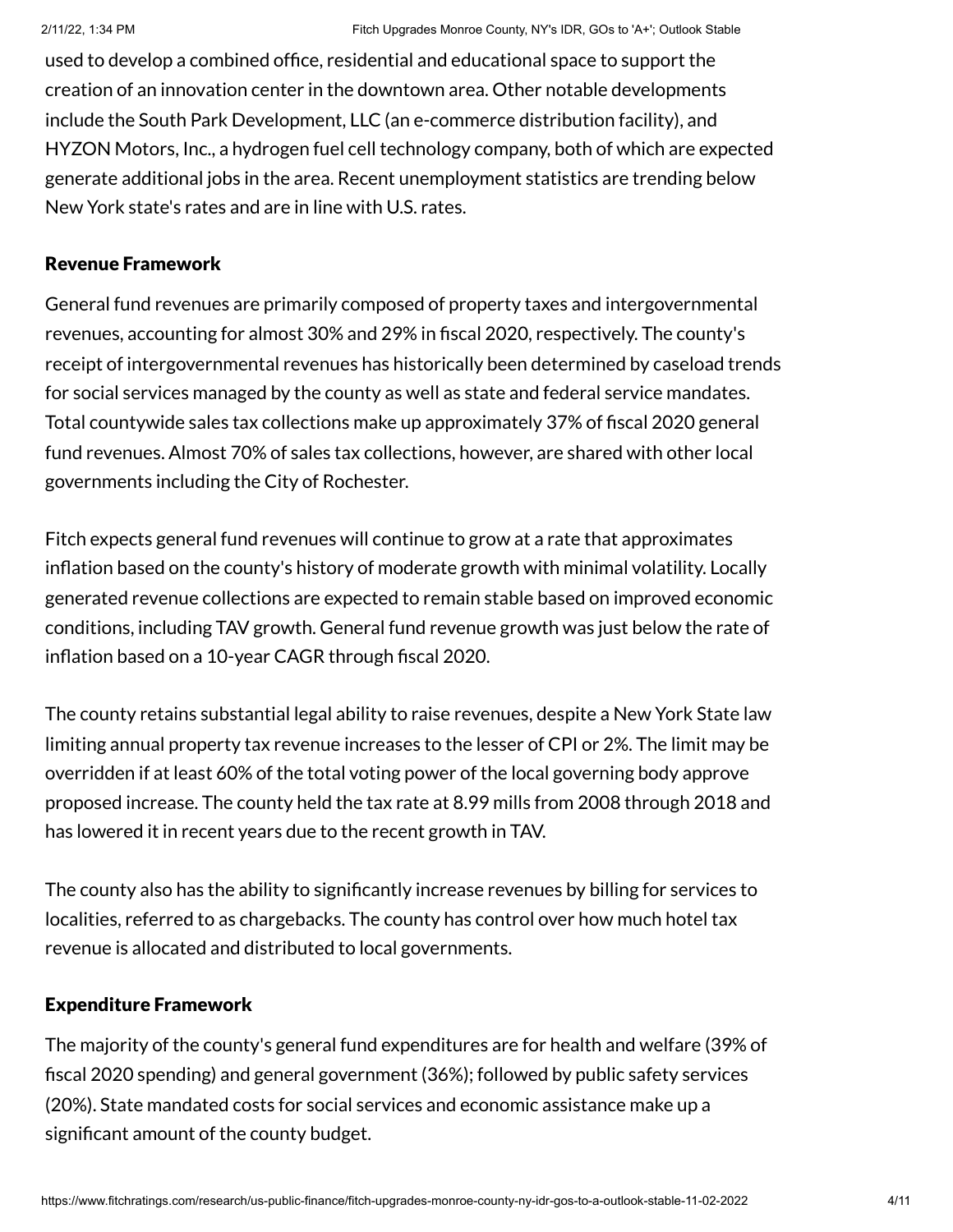Fitch expects that expenditure growth will remain in line with to moderately above revenue growth based on modest growth in labor costs. New York State requires counties to share in Medicaid spending, although the state now covers all annual spending increases. Budgeted salary increases for fiscal 2022 are expected to be manageable, showing a 5% increase budget to budget.

Fitch believes that expenditure flexibility is solid. While mandated service costs account for over 70% of the budget, management has demonstrated an ability to adjust spending in times of weaker revenue performance. Carrying costs for pension, OPEB and debt service account for a low 8.6% of total governmental expenditures.

## Long-Term Liability Burden

The long-term liability burden accounts for just over 5% of personal income, the majority of which relates to overlapping debt. The county's tax-supported borrowing plans to fund capital improvements are modest. The county's five-year Capital Improvement Plan (2022- 2027) includes about \$75.4 million in authorized but unissued debt that is expected to be issued between fiscal years 2023-2027.

The county participates in two of the state's defined benefit retirement systems, the State and Local Retirement System and the Police and Firefighters Retirement System. The ratio of combined pension assets to liabilities is 79% at the Fitch adjusted 6% rate of return assumption at December 2020. The unfunded actuarial accrued liability for other postemployment benefits (OPEB) is \$608 million, or 1.4% of personal income.

## Operating Performance

The county has historically maintained thin reserves, limiting its ability to withstand economic disruptions. The \$1.3 billion general fund budget has been managed at close to break-even levels with the general fund reserve position relative to spending. Reserve levels have increased in recent years, ending fiscal 2020 with an unrestricted general fund balance of roughly 7% of general fund spending including transfers.

The \$953 million fiscal 2021 general fund budget included a number of expense reductions and appropriated \$24.6 million in available fund balance to offset general fund revenue losses. According to management, the county expects to exceed its upper unassigned fund balance threshold and increase its total general fund reserves significantly at fiscal 2021 year-end. This increase in reserves was largely attributed to public assistance and Medicaid spending coming in under budget, due to reduced caseloads and enhanced federal Medicaid support. Property tax and sales tax revenues also outperformed budget expectations.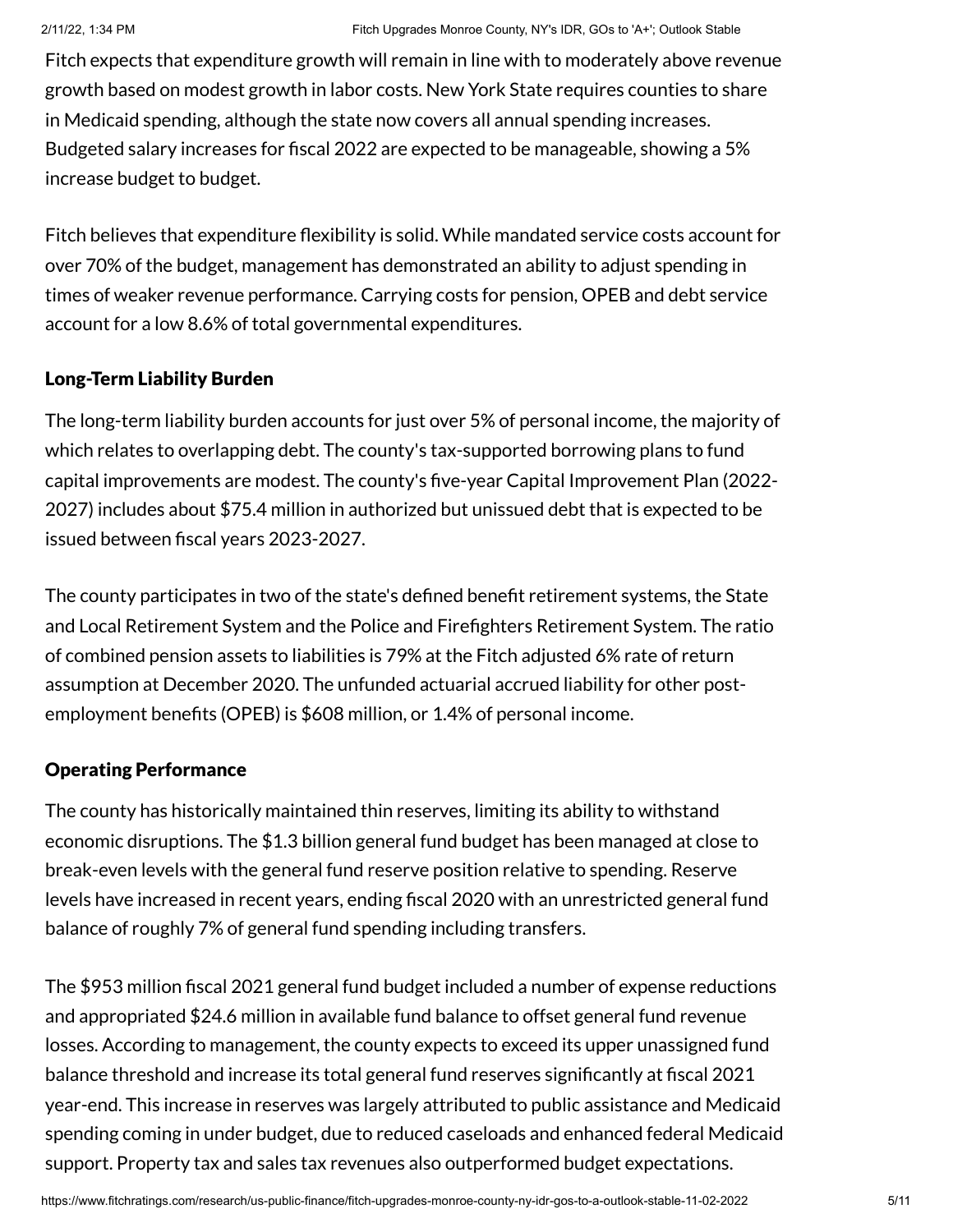The \$996 million adopted fiscal 2022 general fund budget is balanced and about 4% above the fiscal 2021 budget. Salaries and benefits and public assistance remain the county's main budget drivers. The budget includes an appropriated general fund balance of \$1.7 million, less than 1% of spending, for negotiated wage increases. Routine transfers to the debt service, road, hospital, library, and solid waste funds account for about 6% of spending. The fiscal 2022 property tax levy is expected to increase by about 10 million with a 2% increase in TAV compared to the 2021 budget. Fiscal 2022 year-over-year revenue projections from management are positive.

As of December 2020, the government-wide cash position is low at only 68 days of operations, and the county has historically relied on cash flow borrowing due to the timing of receipt of state and federal funding.

In addition to the sources of information identified in Fitch's applicable criteria specified below, this action was informed by information from Lumesis.

## REFERENCES FOR SUBSTANTIALLY MATERIAL SOURCE CITED AS KEY DRIVER OF RATING

The principal sources of information used in the analysis are described in the Applicable Criteria.

## ESG CONSIDERATIONS

Unless otherwise disclosed in this section, the highest level of ESG credit relevance is a score of '3'. This means ESG issues are credit-neutral or have only a minimal credit impact on the entity, either due to their nature or the way in which they are being managed by the entity. For more information on Fitch's ESG Relevance Scores, visit [www.fitchratings.com/esg.](http://www.fitchratings.com/esg)

## RATING ACTIONS

| <b>ENTITY/DEBT <math>\div</math></b>       | <b>RATING ≑</b> |                          | <b>PRIOR <math>\div</math></b> |
|--------------------------------------------|-----------------|--------------------------|--------------------------------|
| Monroe County (NY)<br>[General Government] | LT IDR          | A+ Rating Outlook Stable | A Rating<br>Outlook            |
|                                            | Upgrade         |                          | Stable                         |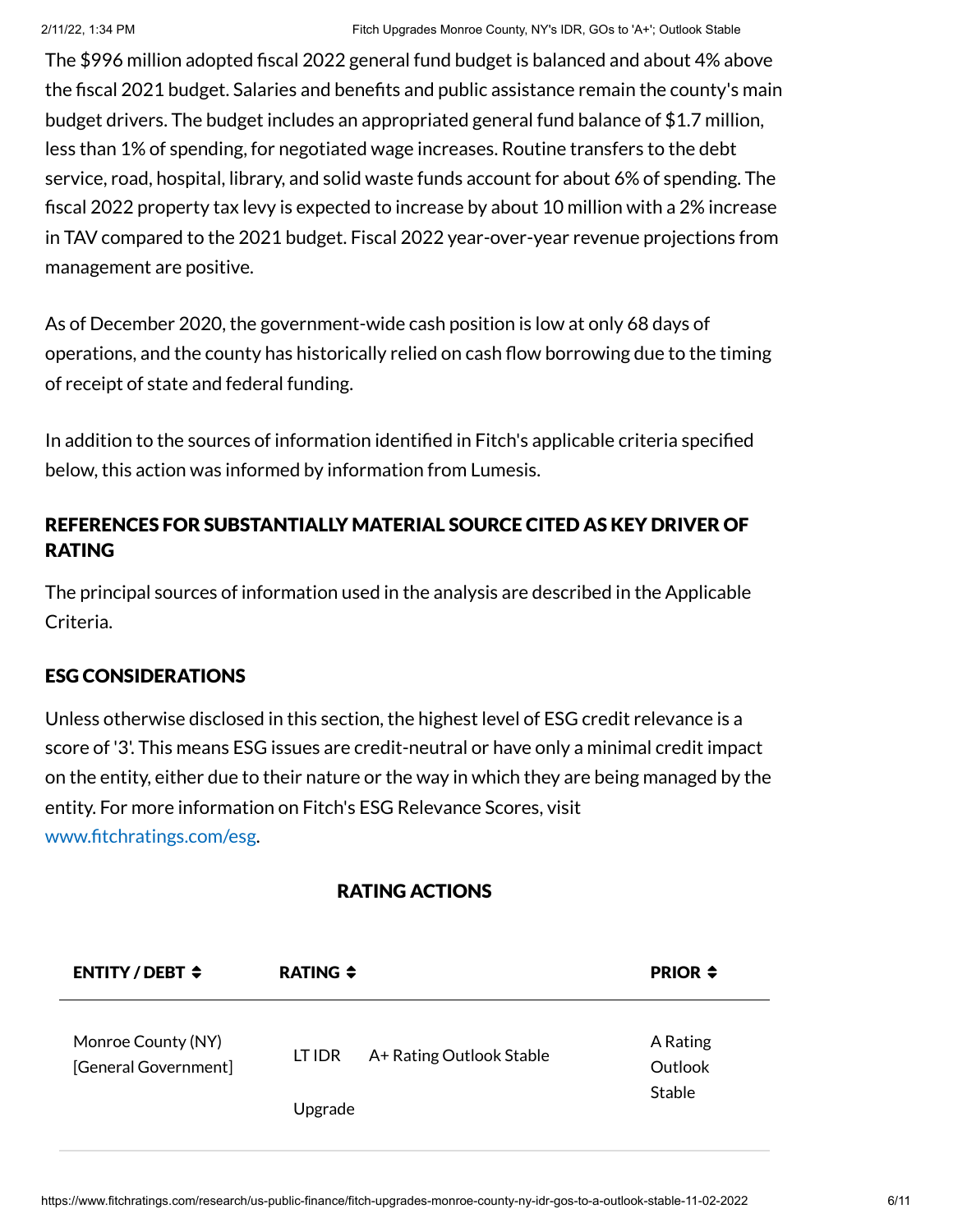| Monroe County (NY)    | A+ Rating Outlook Stable | Upgrade | A Rating |
|-----------------------|--------------------------|---------|----------|
| /General Obligation - |                          |         | Outlook  |
| Limited Tax/1 LT      |                          |         | Stable   |

#### VIEW ADDITIONAL RATING DETAILS

#### FITCH RATINGS ANALYSTS

#### **Lindsay Horne**

Analyst Primary Rating Analyst +1 646 582 4462 lindsay.horne@fitchratings.com Fitch Ratings, Inc. Hearst Tower 300 W. 57th Street New York, NY 10019

#### **Shannon McCue**

**Director** Secondary Rating Analyst +1 212 908 0593 shannon.mccue@fitchratings.com

## **Steve Murray**

Senior Director Committee Chairperson +1 512 215 3729 steve.murray@fitchratings.com

## MEDIA CONTACTS

**Sandro Scenga** New York +1 212 908 0278 sandro.scenga@thefitchgroup.com

Additional information is available on [www.fitchratings.com](http://www.fitchratings.com/)

## PARTICIPATION STATUS

https://www.fitchratings.com/research/us-public-finance/fitch-upgrades-monroe-county-ny-idr-gos-to-a-outlook-stable-11-02-2022 7/11 The rated entity (and/or its agents) or, in the case of structured finance, one or more of the transaction parties participated in the rating process except that the following issuer(s), if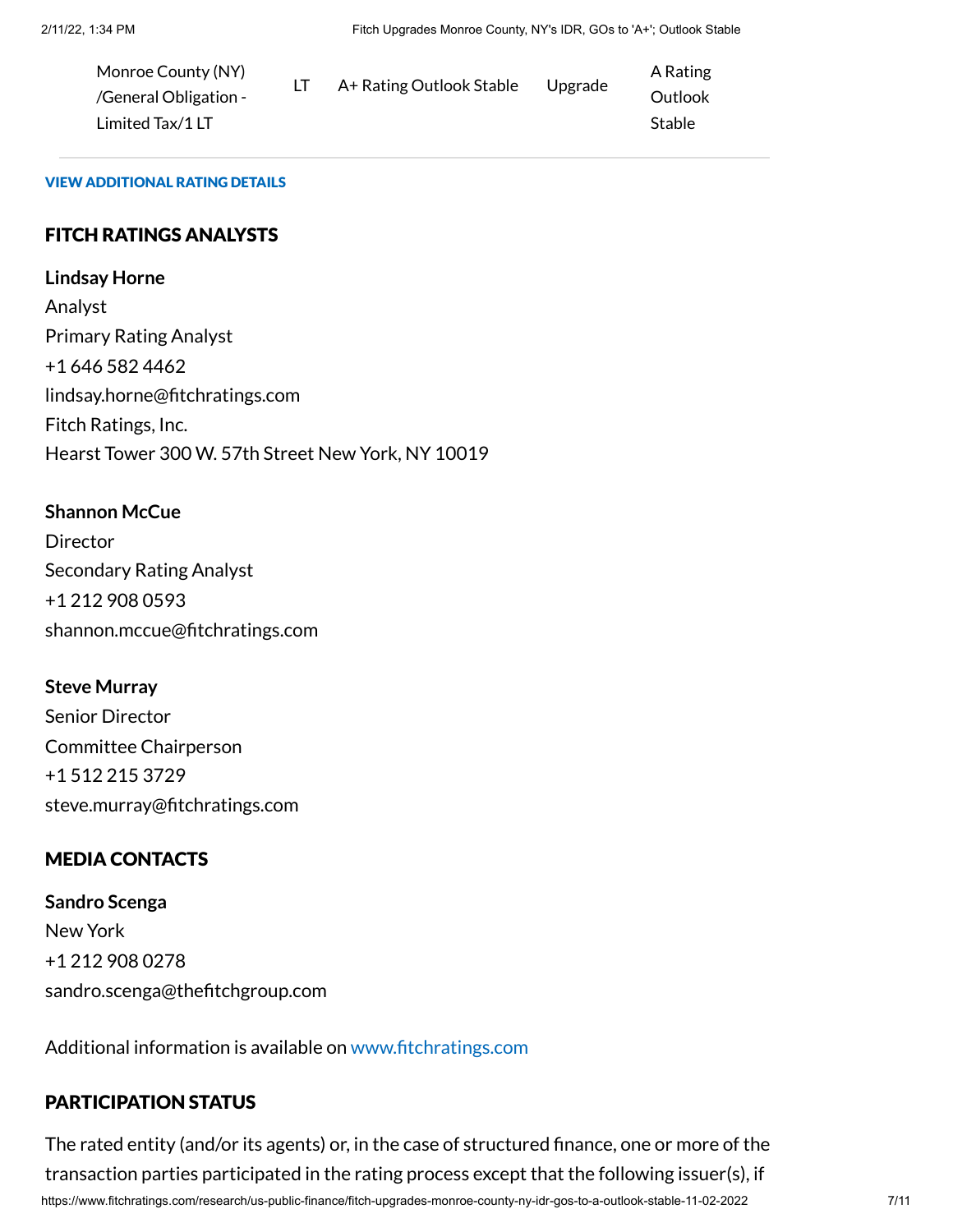any, did not participate in the rating process, or provide additional information, beyond the issuer's available public disclosure.

## APPLICABLE CRITERIA

U.S. Public Finance [Tax-Supported Rating](https://www.fitchratings.com/research/us-public-finance/us-public-finance-tax-supported-rating-criteria-04-05-2021) Criteria (pub. 04 May 2021) (including rating assumption sensitivity)

## APPLICABLE MODELS

Numbers in parentheses accompanying applicable model(s) contain hyperlinks to criteria providing description of model(s).

FAST Econometric API - Fitch Analytical Stress Test Model, v3.0.0 [\(1](https://www.fitchratings.com/research/us-public-finance/us-public-finance-tax-supported-rating-criteria-04-05-2021))

## ADDITIONAL DISCLOSURES

[Dodd-Frank](https://www.fitchratings.com/research/us-public-finance/fitch-upgrades-monroe-county-ny-idr-gos-to-a-outlook-stable-11-02-2022/dodd-frank-disclosure) Rating Information Disclosure Form

Solicitation Status

[Endorsement](#page-10-0) Policy

## ENDORSEMENT STATUS

Monroe County (NY) The County COVID EU Endorsed, UK Endorsed

## DISCLAIMER

ALL FITCH CREDIT RATINGS ARE SUBJECT TO CERTAIN LIMITATIONS AND DISCLAIMERS. PLEASE READ THESE LIMITATIONS AND DISCLAIMERS BY FOLLOWING THIS LINK: [HTTPS://WWW.FITCHRATINGS.COM/UNDERSTANDINGCREDITRATINGS](https://www.fitchratings.com/UNDERSTANDINGCREDITRATINGS). IN ADDITION, THE FOLLOWING [HTTPS://WWW.FITCHRATINGS.COM/RATING-](https://www.fitchratings.com/rating-definitions-document)DEFINITIONS-DOCUMENT DETAILS FITCH'S RATING DEFINITIONS FOR EACH RATING SCALE AND RATING CATEGORIES, INCLUDING DEFINITIONS RELATING TO DEFAULT. PUBLISHED RATINGS, CRITERIA, AND METHODOLOGIES ARE AVAILABLE FROM THIS SITE AT ALL TIMES. FITCH'S CODE OF CONDUCT, CONFIDENTIALITY, CONFLICTS OF INTEREST, AFFILIATE FIREWALL, COMPLIANCE, AND OTHER RELEVANT POLICIES AND PROCEDURES ARE ALSO AVAILABLE FROM THE CODE OF CONDUCT SECTION OF THIS SITE. DIRECTORS AND SHAREHOLDERS RELEVANT INTERESTS ARE AVAILABLE AT [HTTPS://WWW.FITCHRATINGS.COM/SITE/REGULATORY](https://www.fitchratings.com/site/regulatory). FITCH MAY HAVE PROVIDED ANOTHER PERMISSIBLE SERVICE OR ANCILLARY SERVICE TO THE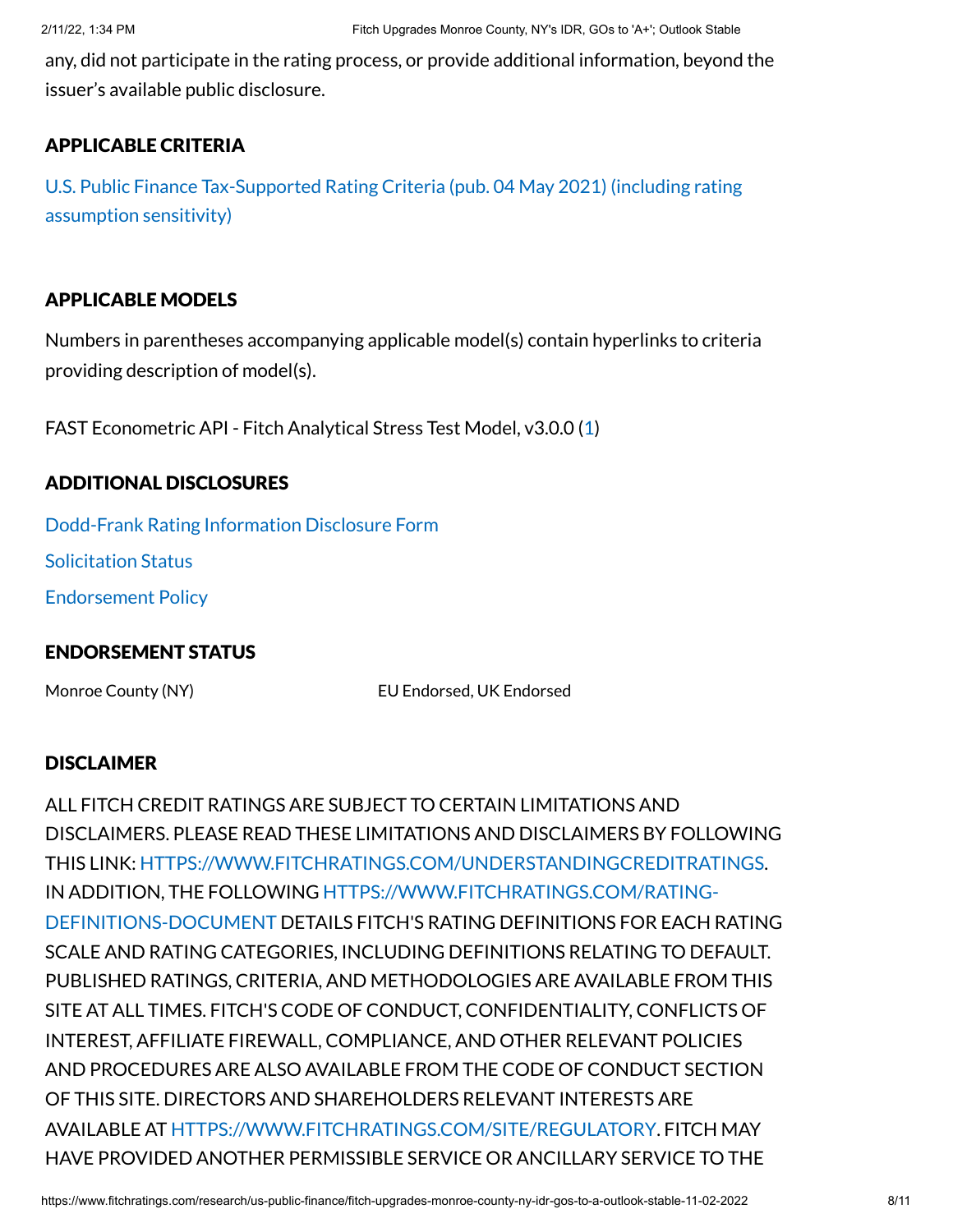RATED ENTITY OR ITS RELATED THIRD PARTIES. DETAILS OF PERMISSIBLE SERVICE(S) FOR WHICH THE LEAD ANALYST IS BASED IN AN ESMA- OR FCA-REGISTERED FITCH RATINGS COMPANY (OR BRANCH OF SUCH A COMPANY) OR ANCILLARY SERVICE(S) CAN BE FOUND ON THE ENTITY SUMMARY PAGE FOR THIS ISSUER ON THE FITCH RATINGS WEBSITE.

#### READ LESS

## COPYRIGHT

Copyright © 2022 by Fitch Ratings, Inc., Fitch Ratings Ltd. and its subsidiaries. 33 Whitehall Street, NY, NY 10004. Telephone: 1-800-753-4824, (212) 908-0500. Fax: (212) 480-4435. Reproduction or retransmission in whole or in part is prohibited except by permission. All rights reserved. In issuing and maintaining its ratings and in making other reports (including forecast information), Fitch relies on factual information it receives from issuers and underwriters and from other sources Fitch believes to be credible. Fitch conducts a reasonable investigation of the factual information relied upon by it in accordance with its ratings methodology, and obtains reasonable verification of that information from independent sources, to the extent such sources are available for a given security or in a given jurisdiction. The manner of Fitch's factual investigation and the scope of the thirdparty verification it obtains will vary depending on the nature of the rated security and its issuer, the requirements and practices in the jurisdiction in which the rated security is offered and sold and/or the issuer is located, the availability and nature of relevant public information, access to the management of the issuer and its advisers, the availability of preexisting third-party verifications such as audit reports, agreed-upon procedures letters, appraisals, actuarial reports, engineering reports, legal opinions and other reports provided by third parties, the availability of independent and competent third- party verification sources with respect to the particular security or in the particular jurisdiction of the issuer, and a variety of other factors. Users of Fitch's ratings and reports should understand that neither an enhanced factual investigation nor any third-party verification can ensure that all of the information Fitch relies on in connection with a rating or a report will be accurate and complete. Ultimately, the issuer and its advisers are responsible for the accuracy of the information they provide to Fitch and to the market in offering documents and other reports. In issuing its ratings and its reports, Fitch must rely on the work of experts, including independent auditors with respect to financial statements and attorneys with respect to legal and tax matters. Further, ratings and forecasts of financial and other information are inherently forward-looking and embody assumptions and predictions about future events that by their nature cannot be verified as facts. As a result, despite any verification of current facts, ratings and forecasts can be affected by future events or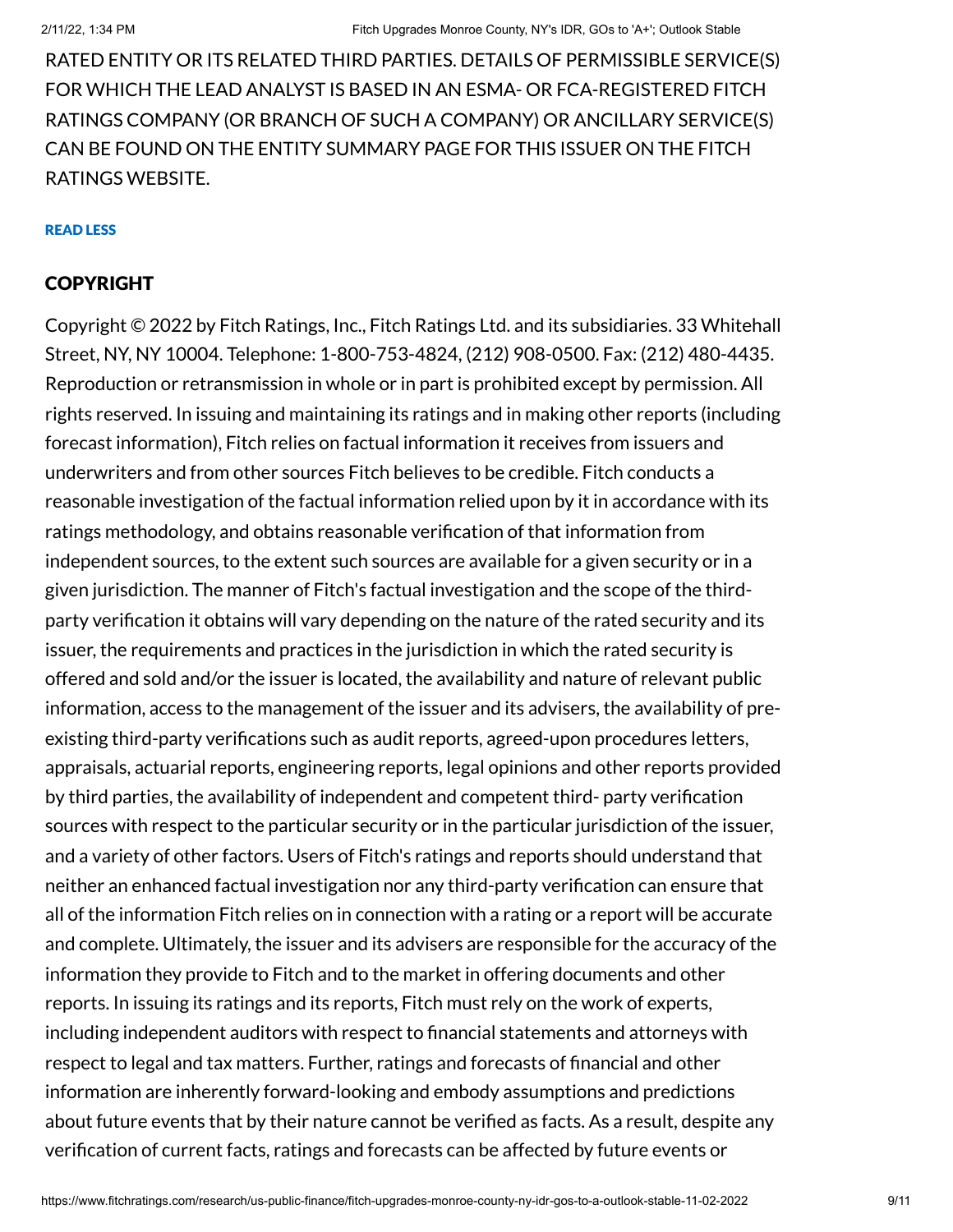conditions that were not anticipated at the time a rating or forecast was issued or affirmed. The information in this report is provided "as is" without any representation or warranty of any kind, and Fitch does not represent or warrant that the report or any of its contents will meet any of the requirements of a recipient of the report. A Fitch rating is an opinion as to the creditworthiness of a security. This opinion and reports made by Fitch are based on established criteria and methodologies that Fitch is continuously evaluating and updating. Therefore, ratings and reports are the collective work product of Fitch and no individual, or group of individuals, is solely responsible for a rating or a report. The rating does not address the risk of loss due to risks other than credit risk, unless such risk is specifically mentioned. Fitch is not engaged in the offer or sale of any security. All Fitch reports have shared authorship. Individuals identified in a Fitch report were involved in, but are not solely responsible for, the opinions stated therein. The individuals are named for contact purposes only. A report providing a Fitch rating is neither a prospectus nor a substitute for the information assembled, verified and presented to investors by the issuer and its agents in connection with the sale of the securities. Ratings may be changed or withdrawn at any time for any reason in the sole discretion of Fitch. Fitch does not provide investment advice of any sort. Ratings are not a recommendation to buy, sell, or hold any security. Ratings do not comment on the adequacy of market price, the suitability of any security for a particular investor, or the tax-exempt nature or taxability of payments made in respect to any security. Fitch receives fees from issuers, insurers, guarantors, other obligors, and underwriters for rating securities. Such fees generally vary from US\$1,000 to US\$750,000 (or the applicable currency equivalent) per issue. In certain cases, Fitch will rate all or a number of issues issued by a particular issuer, or insured or guaranteed by a particular insurer or guarantor, for a single annual fee. Such fees are expected to vary from US\$10,000 to US\$1,500,000 (or the applicable currency equivalent). The assignment, publication, or dissemination of a rating by Fitch shall not constitute a consent by Fitch to use its name as an expert in connection with any registration statement filed under the United States securities laws, the Financial Services and Markets Act of 2000 of the United Kingdom, or the securities laws of any particular jurisdiction. Due to the relative efficiency of electronic publishing and distribution, Fitch research may be available to electronic subscribers up to three days earlier than to print subscribers.

For Australia, New Zealand, Taiwan and South Korea only: Fitch Australia Pty Ltd holds an Australian financial services license (AFS license no. 337123) which authorizes it to provide credit ratings to wholesale clients only. Credit ratings information published by Fitch is not intended to be used by persons who are retail clients within the meaning of the Corporations Act 2001

Fitch Ratings, Inc. is registered with the U.S. Securities and Exchange Commission as a Nationally Recognized Statistical Rating Organization (the "NRSRO"). While certain of the